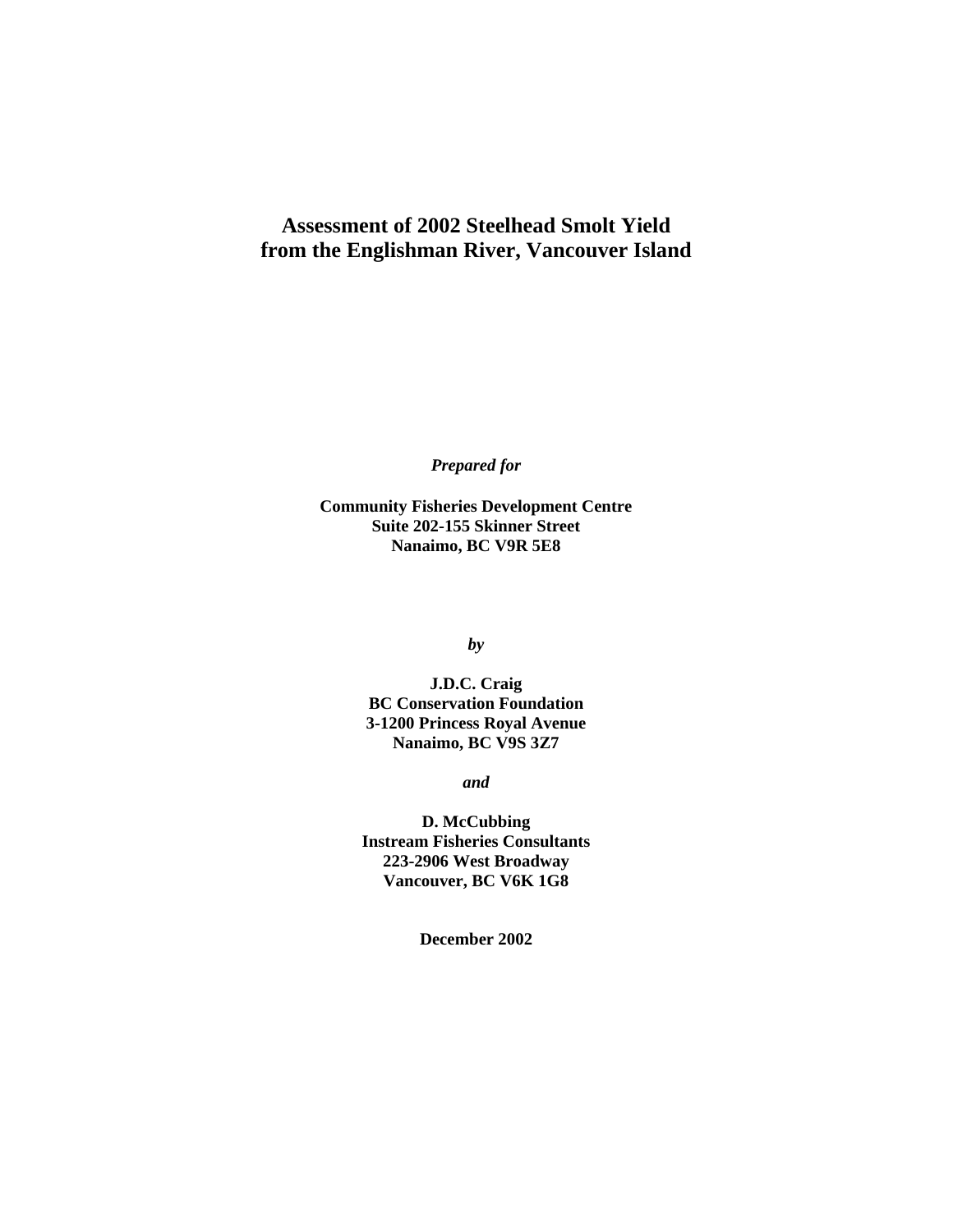### **Executive Summary**

As part of the Pacific Salmon Endowment Fund Society's Englishman River recovery plan, a mark-recapture study was conducted in the spring of 2002 to assess coho and steelhead smolt production. The Community Fisheries Development Centre (Nanaimo) contracted the BC Conservation Foundation to complete the study's steelhead smolt component. Estimates of the number of steelhead smolts emigrating from the Englishman River between April 16 and June 8 ranged from 2,403 (ML Darroch estimate, 95% confidence limits: 1,365-3,442) to 2,703 (pooled Peterson estimate, 95% confidence interval: 1,784-3,624). A Schaefer estimate of 2,597 was also calculated. The smolt group was composed of 77.6% two year olds, and 22.4% three year olds, and had mean lengths and weights of 167 mm (SD 17) and 43.2 g (SD 14.8), respectively. Recommendations include continued monitoring for at least one generation, preferred trap sites, and budget allocations to deal with high trap maintenance periods and late migrants.

### **Acknowledgments**

Bob Brown, Mike Edwards, Matt McKay, Clay Young, and Jeff Young maintained the traps and fences, performed occasional steelhead smolt sampling, and enumerated trout captures on Centre Creek and at the side-channel fences. Scott Ferguson supplied preliminary discharge data for the study period. Rick Axford, Cory Hryhorczuk, Brad Smith, and Harlan Wright assisted with smolt marking and sampling. Thanks are extended to Craig Wightman for editing the report.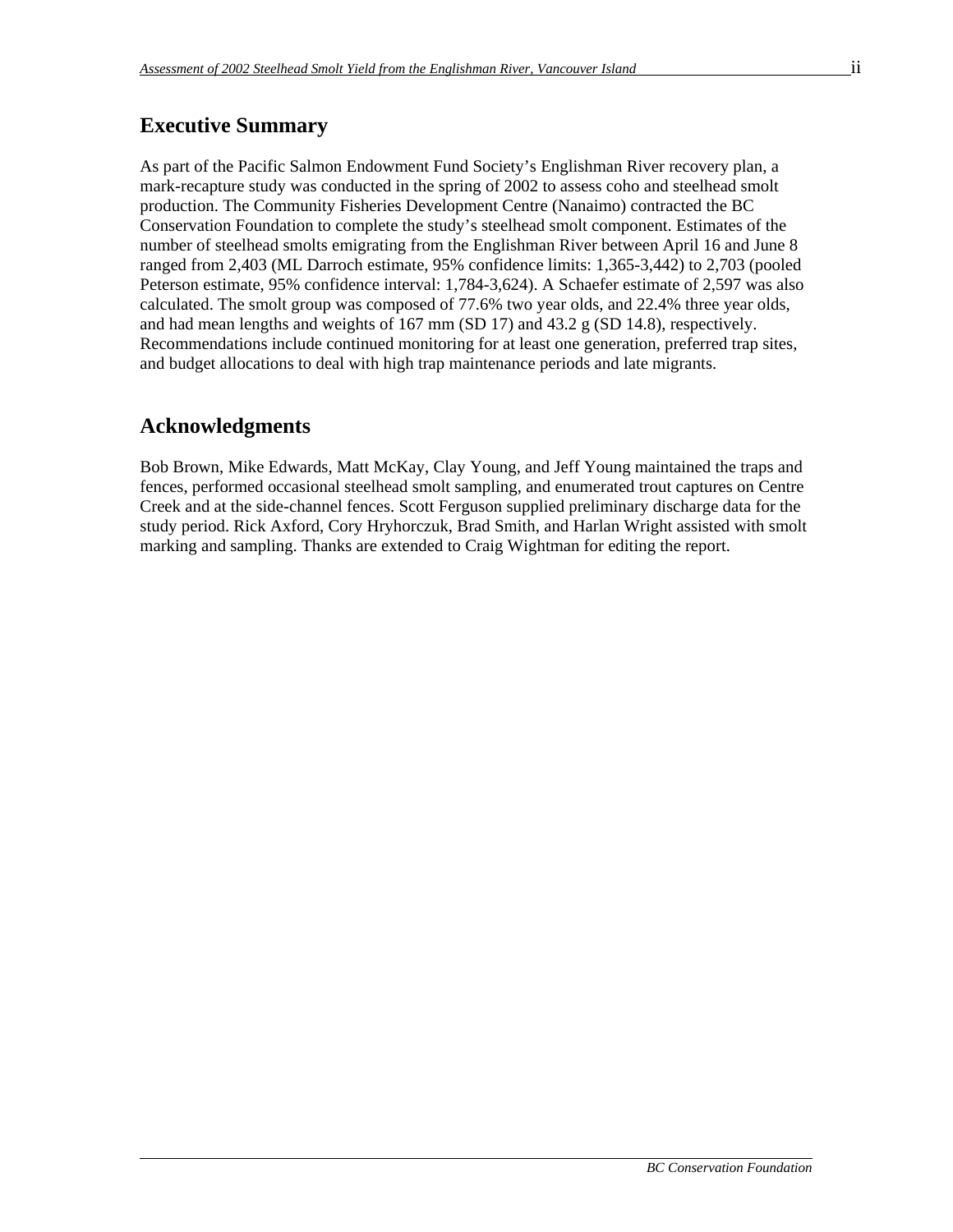## **Table of Contents**

# **List of Figures**

| Figure 1. NTS map of lower Englishman River showing trap (red circle) and fence (blue square)      |  |
|----------------------------------------------------------------------------------------------------|--|
| Figure 2. Englishman River mainstem water temperature (solid line) and mean daily discharge        |  |
|                                                                                                    |  |
|                                                                                                    |  |
| Figure 5. Length frequencies of steelhead smolts (solid bars) and parr (open bars) captured at T2, |  |

## **List of Tables**

| Table 2. Summary of juvenile steelhead sampling results from T2, Englishman River 2002.  7 |  |
|--------------------------------------------------------------------------------------------|--|
| Table 3. Summary of steelhead smolt mark and recapture data, Englishman River 2002 8       |  |
| Table 4. Summary of trout captures in Centre Creek and in the Timber West and Weyerhaeuser |  |
| Table 5. Englishman River steelhead smolt production in 2002 compared to existing habitat  |  |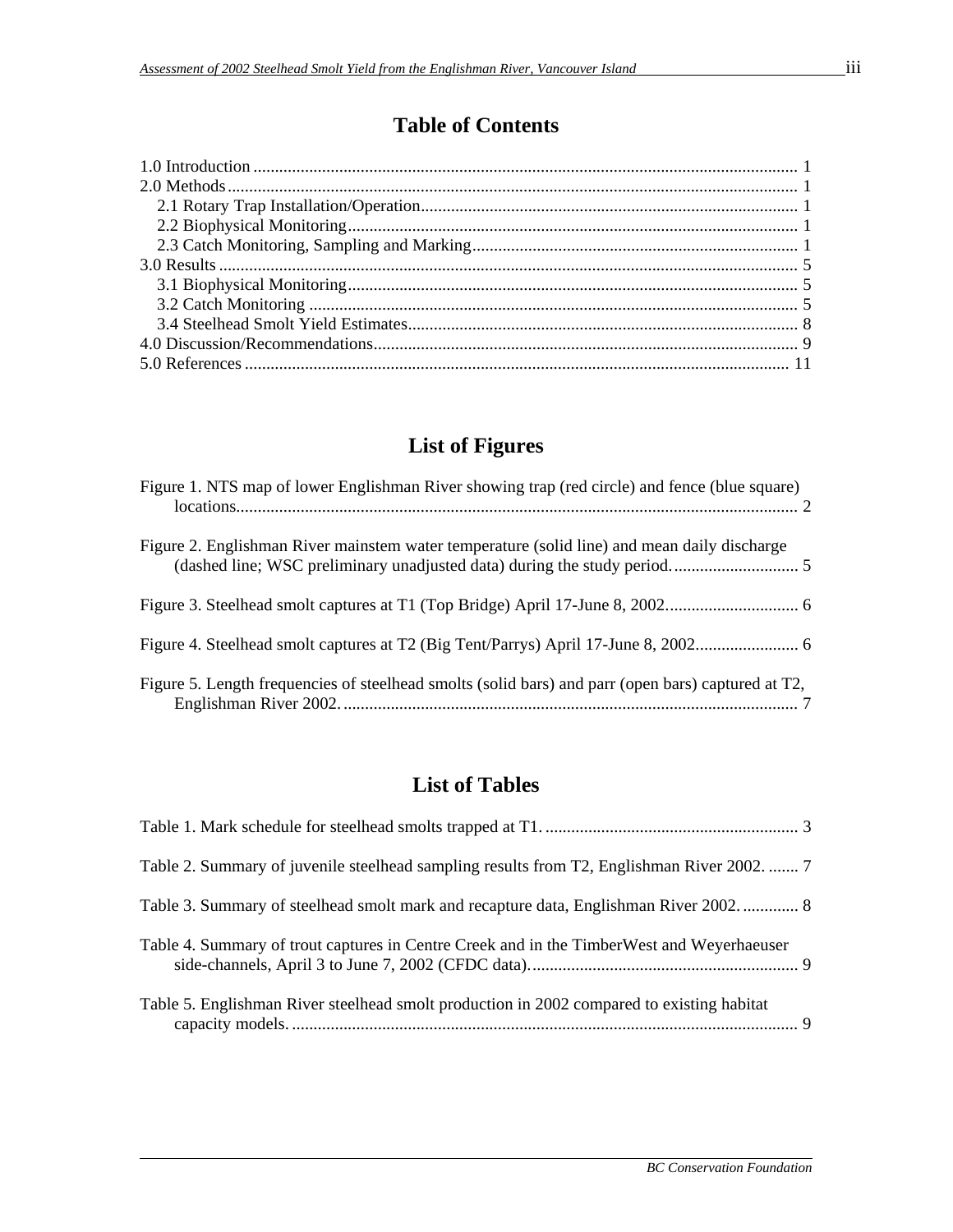## **1.0 Introduction**

In March 2001, the Englishman River was chosen by the Pacific Salmon Endowment Fund (PSEF) as one of two BC watersheds to be the focus of strategic recovery plans. The Pacific Salmon Foundation administers the fund, and the PSEF's technical committee approves projects that meet the objectives of the individual recovery plans.

The Englishman River Watershed Recovery Plan (Bocking and Gaboury 2001) identified steelhead and coho smolt enumeration as a required activity to develop baseline information and follow stock trends in response to recovery efforts. Local stream stewards working for the Community Fisheries Development Centre (CFDC) in Nanaimo were contracted in the spring of 2002 to conduct this year's mark-recapture study. With the support of the Fisheries Section of the Ministry of Water, Land and Air Protection (MWLAP) in Nanaimo, CFDC subcontracted the BC Conservation Foundation (BCCF) to design and conduct the steelhead smolt component of the enumeration using trapping equipment proposed to estimate coho production.

Captures and estimates of coho, chinook, chum, and pink salmon, as well as non-salmonids are not included in this report.

### **2.0 Methods**

#### **2.1 Rotary Trap Installation/Operation**

On April 16, 2002, CFDC staff installed two 6-foot rotary screw traps (RST) in the Englishman River at Top Bridge Park (T1) and adjacent to Big Tent RV Park (T2), 5.0 and 1.5 km upstream of the mouth, respectively (Figure 1). CFDC staff maintained the traps daily, regularly re-aligning them relative to the thalweg and verifying optimal drum rotation (4-5 rpm) to maximize catch efficiency.

### **2.2 Biophysical Monitoring**

Water temperature was recorded each morning using hand held mercury thermometers, and approximate water levels were noted daily. The Water Survey of Canada (WSC) maintains a permanent station (#08HB002) on the lower river at he Highway 19a bridge crossing. WSC staff in Nanaimo supplied preliminary discharge data for the study period.

#### **2.3 Catch Monitoring, Sampling and Marking**

At the RSTs, a BCCF technician performed trout counts and steelhead smolt marking 5-6 days per week, while CFDC crew members completed salmon species counts each morning. CFDC staff collected trout data and marked steelhead smolts on the remaining days.

Trap T1 was used as a marking trap, while T2 was used to sample and enumerate fish. All trout trapped in T1 were categorized by species/life stage and counted. The following definitions were used: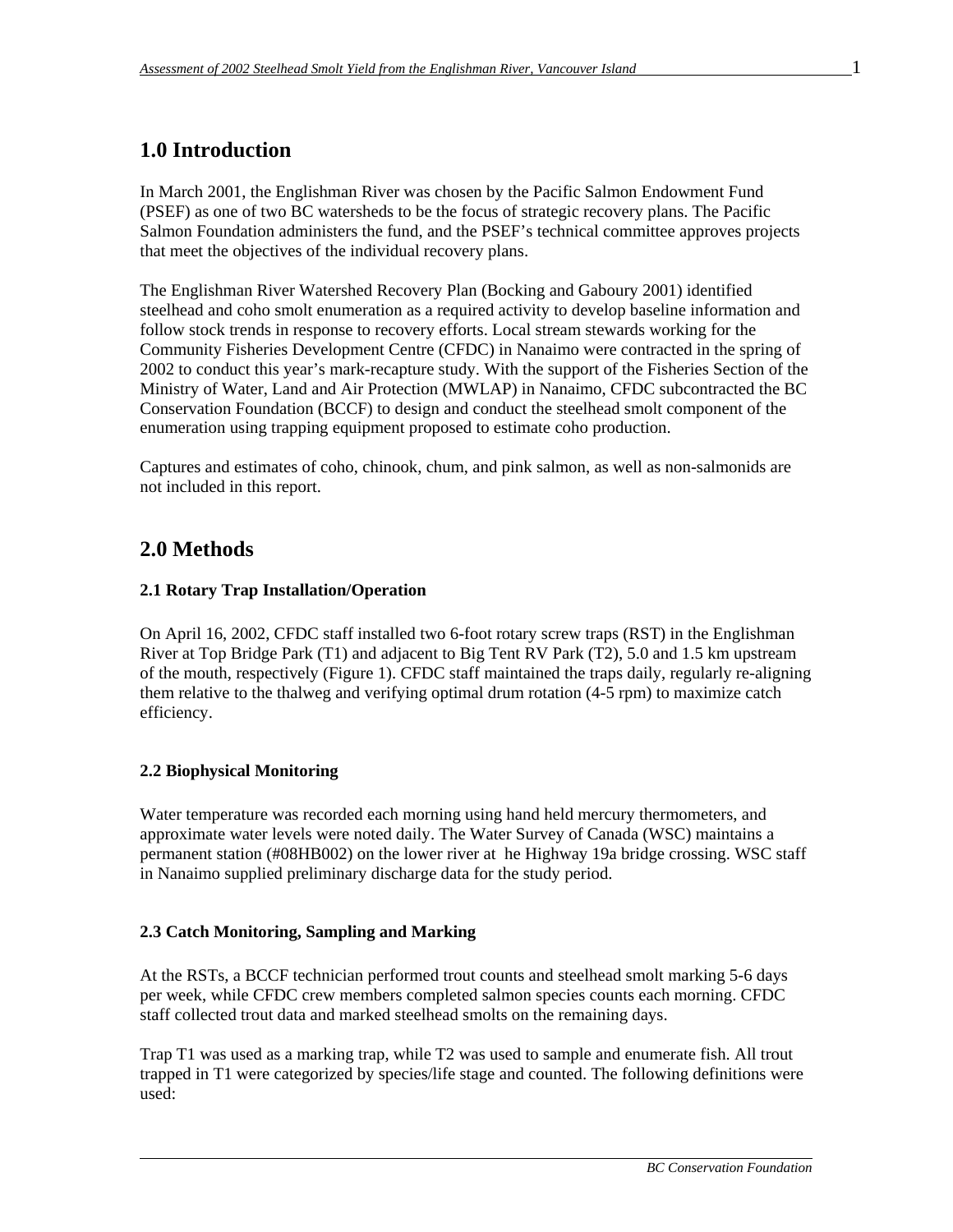

**Figure 1. NTS map of lower Englishman River showing trap (red circle) and fence (blue square) locations. The top of the figure is North, and the blue grids indicate 1 km2 .**

- **Smolt** (steelhead and cutthroat): silver bright colouration, and fork length > 140 mm.
- **Parr** (steelhead and cutthroat): parr marks evident, and fork length < 140 mm. This would include 2001 brood juveniles that were slightly less than one year old, as well as 1999 and 2000 brood parr.
- **Adult** (cutthroat):  $> 200$  mm fork length.

T1 smolts were anaesthetized in a bath of dilute clove oil to enable confirmation of minimum length and allow the appropriate mark to be applied with the least amount of stress. Handling was kept to a minimum and simple marks (no dye) were scheduled for application during the estimated peak of the outmigration (May 20), based on CFDC smolt counts from 2001. The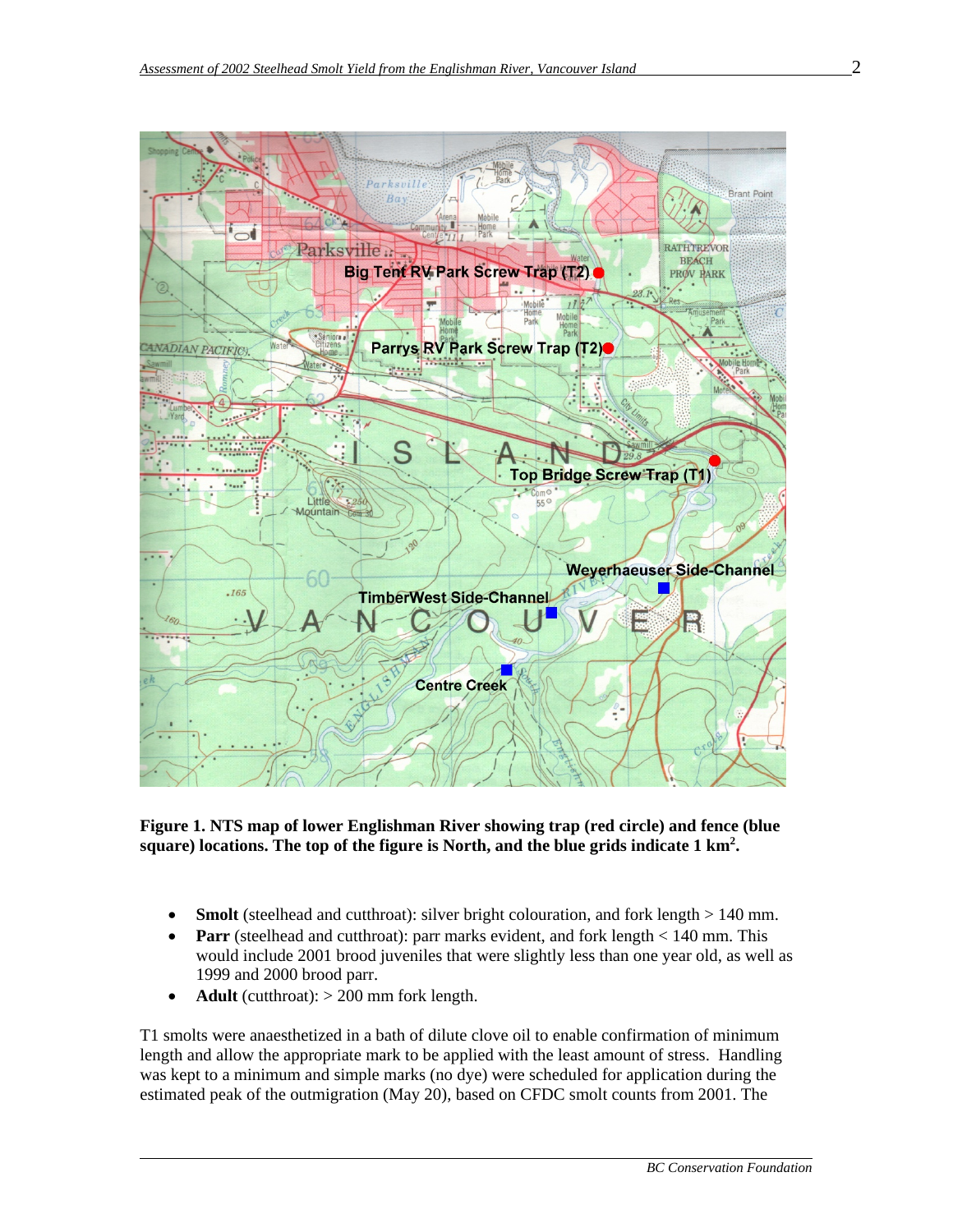caudal fin was cut dorso-ventrally at a point less than one-fourth the distance from the tip of the lobe to the caudal peduncle. Alcian blue coloured dye was applied with a jet inoculator to produce a mark 3-6 mm long on the fin. Marked smolts were allowed to fully recover and released 100 m downstream, in the next riffle below the RST pool.

To assess the catch efficiency of T2, all steelhead smolts from T1 were marked in unique release groups according to Table 1:

| Date              | Mark                                          | Code   |
|-------------------|-----------------------------------------------|--------|
| April 16-20:      | Lower caudal clip, plus dye left pectoral     | (LCLP) |
| April 21-30:      | Upper caudal clip, plus dye anal              | (UCA)  |
| May 1-10:         | Lower caudal clip, plus dye anal              | (LCA)  |
| May 11-20:        | Upper caudal clip                             | (UCO)  |
| May 21-30:        | Lower caudal clip                             | (LCD)  |
| May $31$ -June 7: | Upper caudal clip, plus dye upper caudal lobe | (UCUC) |

|  |  | Table 1. Mark schedule for steelhead smolts trapped at T1. |  |  |  |  |
|--|--|------------------------------------------------------------|--|--|--|--|
|--|--|------------------------------------------------------------|--|--|--|--|

All steelhead smolts trapped at T2 were anaesthetized with clove oil and sampled for length, weight, marks and scales to determine age. All rainbow parr were sampled for length and weight, and about 10%, mostly larger parr, were sampled for scales to allow better separation of age cohorts. Length and life stage were recorded for all cutthroat.

Rainbow and cutthroat smolts and parr were also counted daily by CFDC staff at each of three fence operations (Figure 1). Fish tight fences were operated near the mouth of Centre Creek, and near the bottoms of the TimberWest (north side of mainstem) and Weyerhaeuser (south side of mainstem) side-channels primarily to evaluate coho production.

#### **Population Estimates**

In a mark-recapture study, a population estimate is generally derived by dividing the total catch by the proportion of the total marked smolts recaptured (also known as the total estimated catch efficiency, or ECE). Assumptions for this mark-recapture study as outlined by Seder (1982) include:

- 1. the population is closed such that the population is constant;
- 2. all untagged steelhead smolts have the same probability of being captured at the traps;
- 3. marking/clipping the smolts does not affect their catchability in the trap;
- 4. sampling at the trap for marks is a simple random sample where each of the possible combinations of marked and unmarked smolts have an equal probability of occurring;
- 5. smolts do not lose their marks between the release site and the recapture site;
- 6. all marks are reported on recovery in the second sample.

As well, we also assume that:

- 7. marked and unmarked smolts have similar movement patterns from the T1 release site to T2;
- 8. smolts can pass the rotary trap only once and all marked smolts pass T2 by the end of the study (i.e., no smolts remain above T2).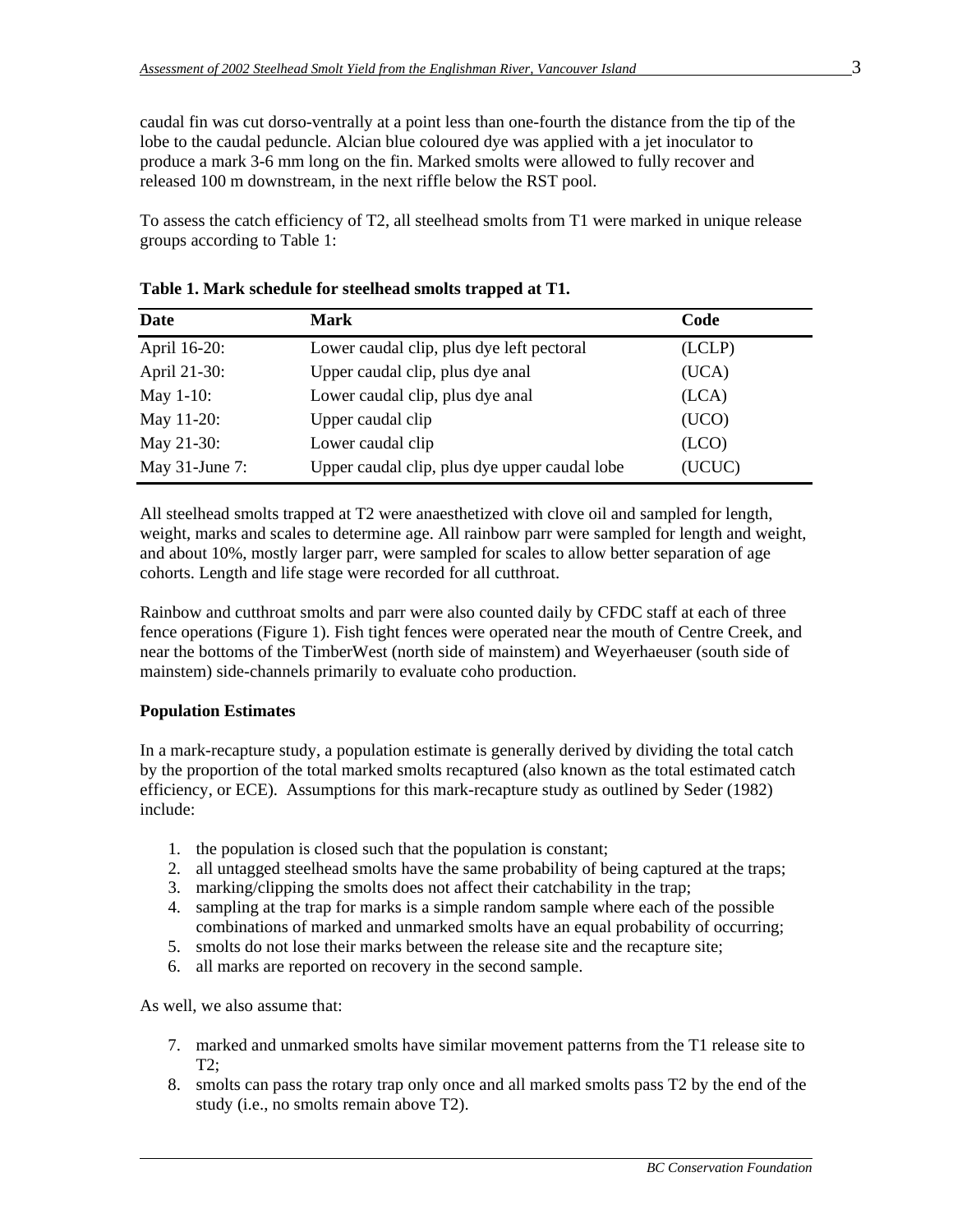9. there is no mortality and no smolts leave the system without passing T2.

Given these assumptions are met the Peterson estimate gives a population estimate in most cases from the equation (Ricker 1975):

*Equation 1*  

$$
N = (M+1)^*(C+1)
$$
 (mortalities)  
(R+1)

Where  $N =$  population estimate,  $C =$  total catch.  $R =$  number of marked fish recaptured, and M =number of marks released.

If random mixing of marked and unmarked individuals is assumed, then the variance of recovered marks has a binomial distribution. In these cases it is best to obtain approximate confidence intervals from a table or equations that approximate the binomial distribution using recovered marks as the key parameter. Ricker (1975) derives the confidence intervals for N in large sampling regimes (>25) as in *Equation 1* as approximately equal to:

*Equation 2*  $R(V) = R + 1.92 \pm 1.96 \sqrt{(R+1)}$ 

Where  $V =$  the variance of R, and  $R =$  number of recaptures.

By substituting the upper and lower calculated values of R (*Equation 2*) the confidence limits for Peterson population estimates can be derived. However actual daily out-migrations have been observed to violate a number of the above assumptions (Decker 1998, Schubert et al. 1994). For example, differential mortality of marked and unmarked fish may occur. Additionally, daily or marked group recapture efficiencies may be significantly different both between species and age classes of fish and across marked groups and release dates.

To overcome bias created by using an average ECE through the whole study period, data may be pooled into different marked groups. This pooled data utilizes the different marked groups and their recapture efficiencies as sampled over time to create an estimate. Analysis was carried out utilizing the SPAS computer program (Arnason et al. 1996) which reports the pooled Peterson estimate (PPE) and its standard error, using the Chapman hypergeometric model as described in Seber (1982). It is not yet clear what criteria are best for pooling data although in this case temporal groups (of seven days) were used. Recapture rates may vary between these groups as a result of differential tagging stress, temporal variances in recapture rate through release date and river discharge and/or due to residulization and mortality.

A Schaefer estimate of population emigration was also undertaken. Schaefer (1951) developed an estimate of total population size, N, using ratio and expectation arguments. This estimate is biased unless capture probabilities are equal in all initial strata or recovery probabilities are the same in all final strata. No standard error (SE) is available with this estimator and it is simply used to compare with the pooled Peterson estimate for possible sampling bias.

One final estimate method was used on the data. The maximum likelihood Darroch estimator developed by Plante (1990) is iterative and uses initial values calculated by least squares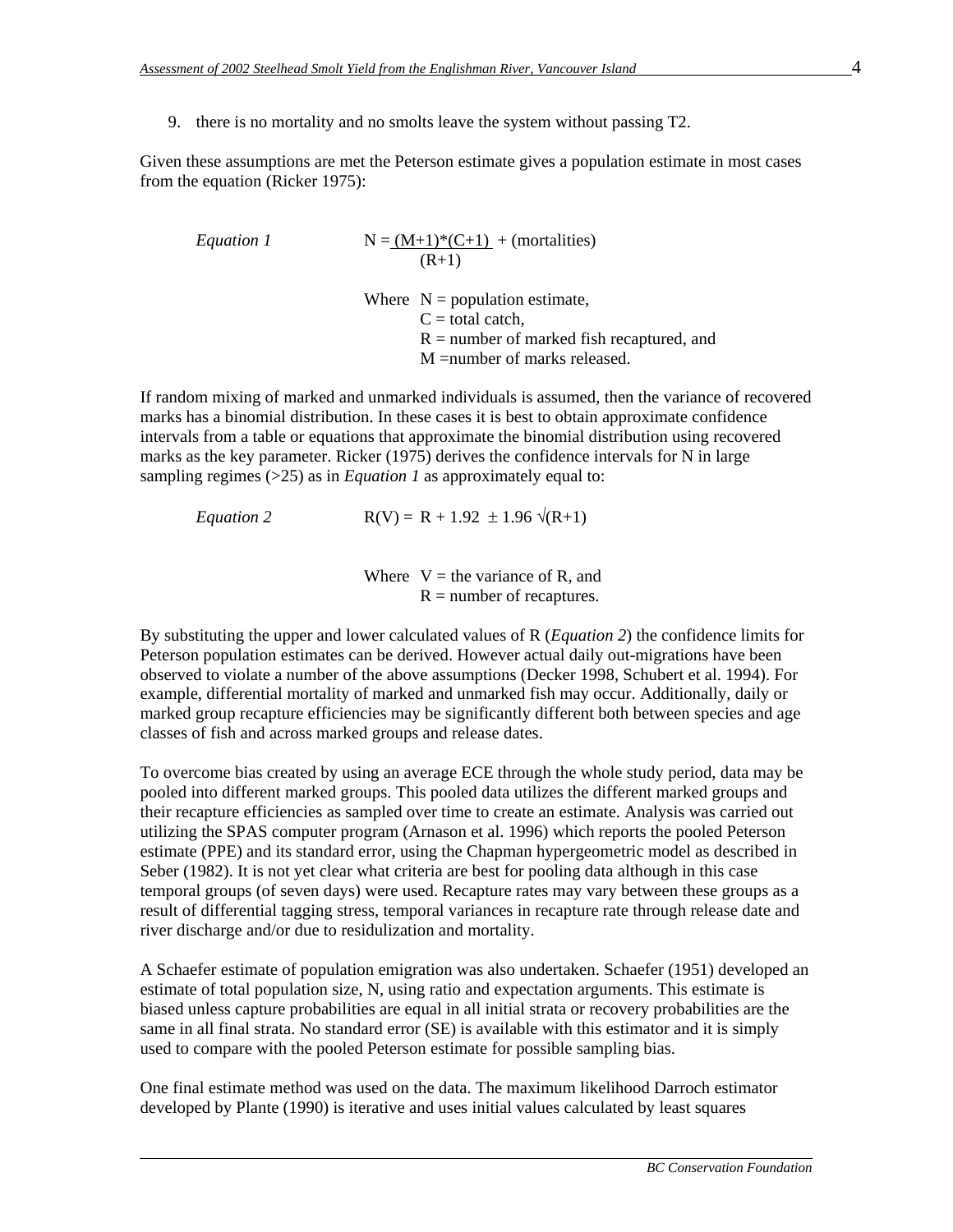methods. These calculated stratum values are compared to the predicted values from the fitted model and a goodness of fit test is used to assess the deviation of the observed from the predicted. Such a method can be applied to remove bias that can occur in complete pooling (Seber 1982).

### **3.0 Results**

#### **3.1 Biophysical Monitoring**

Morning water temperatures ranged from a low of  $4.0\,^{\circ}\text{C}$  on April 23 to a high of 10.5 $^{\circ}\text{C}$  on June 4 (Figure 2). Daily discharge generally decreased through the study period from a high of  $22 \text{ m}^3/\text{s}$ (160% of MAD) on April 16 to low of 5  $\text{m}^3$ /s (37% of MAD) on June 8 (Water Survey of Canada, preliminary unadjusted data; Figure 2).



**Figure 2. Englishman River mainstem water temperature (solid line) and mean daily discharge (dashed line; WSC preliminary unadjusted data) during the study period.**

#### **3.2 Catch Monitoring**

Traps operated 24 hours per day from April 16 to June 8, 2002. During this period, the upper trap (T1) was found jammed with debris and not turning on two occasions (May 15 and 17) and vandalized once (May 20) resulting in low and/or no captures. Over the same period, T2 was found jammed and/or not turning on May 3, 22, 28, and 29. It had also slipped out of correct fishing position on May 27. Of eight steelhead smolt mortalities during the project, all were related to T2 debris jams, and only one of these could not be assessed for the presence of a mark.

On May 12, the lower trap (T2) was moved to a more efficient location immediately upstream of Parrys RV Park, about 1.8 km upstream of the mouth.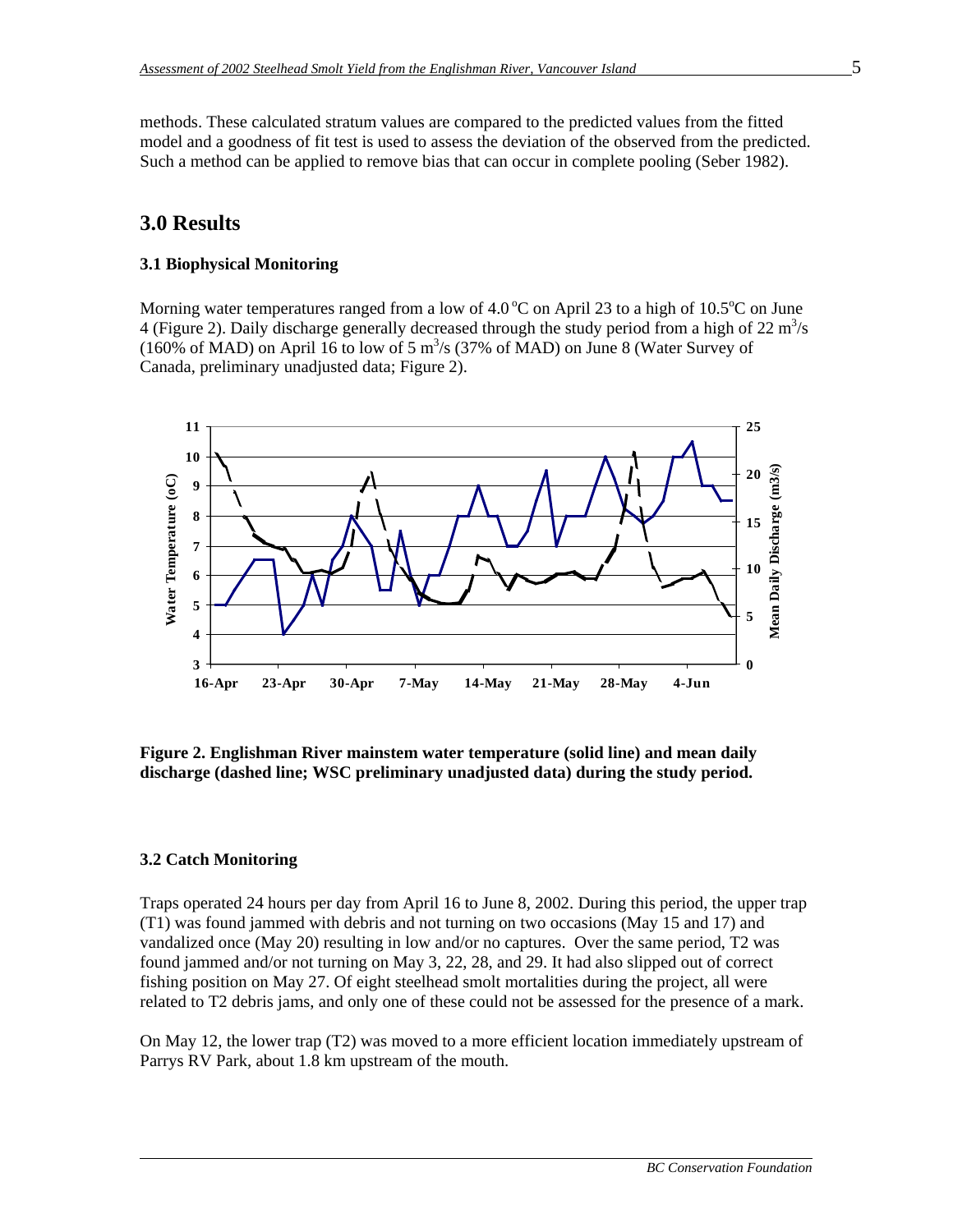At the upper trap (T1), a total of 286 smolts were captured and marked (Figure 3). Other trout captures included 244 rainbow "parr" and 22 cutthroat (13 smolts, 8 parr, 1 adult).



**Figure 3. Steelhead smolt captures at T1 (Top Bridge) April 17-June 8, 2002.**

A total of 260 steelhead smolts were captured at the lower trap (T2; Figure 4), including four specimens between 133 and 139 mm in length that were obviously smolting. The peak day of capture occurred on May 14 when 31 smolts were caught. Steelhead smolt emigration peaked between May 13 and 26, when 178 smolts (69% of the total catch) were captured.



**Figure 4. Steelhead smolt captures at T2 (Big Tent/Parrys) April 17-June 8, 2002.**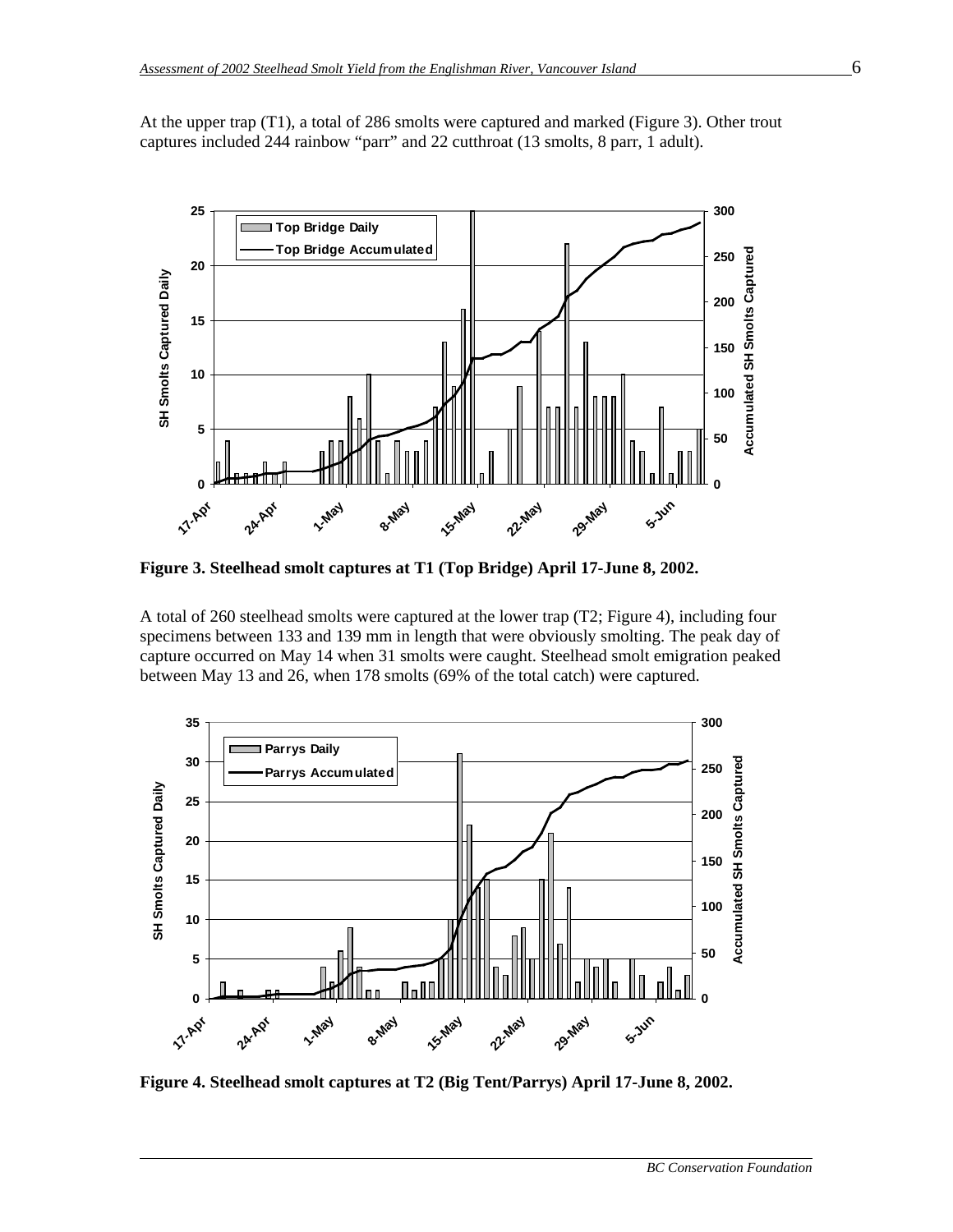Length and weight data of 252 steelhead smolts sub-sampled at T2 are summarized in Table 2. Mean condition factor for smolts was  $0.89 \times 10^{-5}$ . The smolt group was composed of 77.6% two year olds, and 22.4% three year olds, based on 246 readable scale samples.

Of 174 rainbow parr captured at T2, 163 were sampled for length and 158 for weight (Table 2). Fish just less than one year old (2001 brood) comprised 74.2% of the total parr sampled, and had average lengths, weights and condition factors of 81 mm, 5.7 g, and 1.01 x  $10^{-5}$ , respectively. This breakdown assumes 2001 brood were up to 100 mm in length, based on scale analysis of 10% of the larger parr captured (Figure 5).

|                             |      | Length (mm) | Weight $(g)$ |
|-----------------------------|------|-------------|--------------|
| <b>Steelhead Smolts</b>     | $N=$ | 252         | 252          |
|                             | Max  | 228         | 118.5        |
|                             | Mean | 167         | 43.2         |
|                             | Min  | 133         | 21.2         |
|                             | S.D. | 17          | 14.8         |
| Steelhead Parr <sup>1</sup> | $N=$ | 163         | 158          |
|                             | Max  | 59          | 2.0          |
|                             | Mean | 91          | 8.6          |
|                             | Min  | 139         | 28.3         |
|                             | S.D. | 19          | 5.7          |

| Table 2. Summary of juvenile steelhead sampling results from T2, Englishman River 2002. |
|-----------------------------------------------------------------------------------------|
|-----------------------------------------------------------------------------------------|

1. Steelhead parr defined as juveniles <140 mm fork length



**Figure 5. Length frequencies of steelhead smolts (solid bars) and parr (open bars) captured at T2, Englishman River 2002.**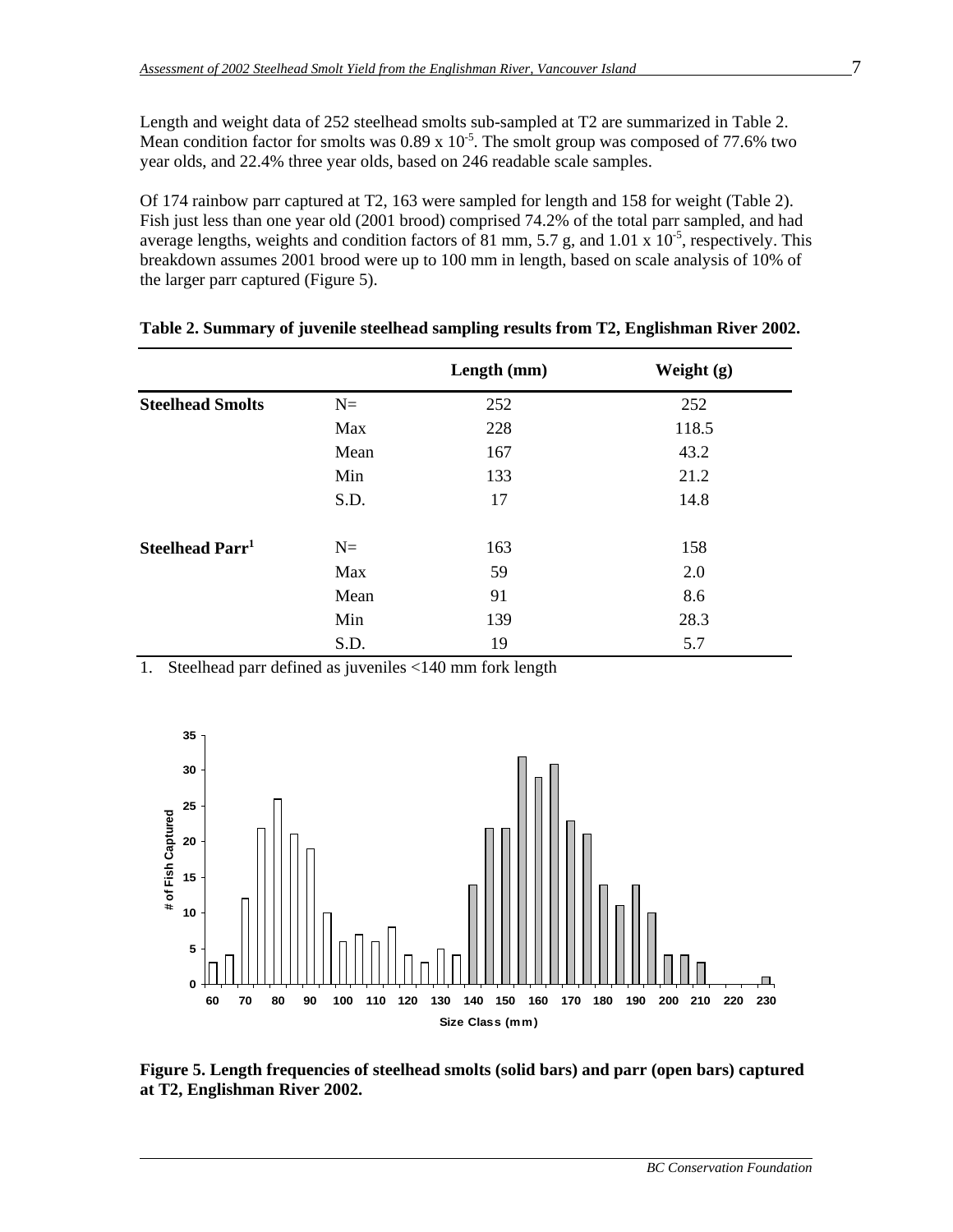#### **3.4 Steelhead Smolt Yield Estimates**

In total 287 steelhead smolts were captured at the upstream trap (Top Bridge), with no mortalities. Of this total 286 were marked and released downstream of the trap location. Twentyfive of the marked fish were recaptured at the lower trap site (Big Tent-Parrys) giving an average ECE of 8.7%. Six mark groups of steelhead smolts were released over the migration period. Recapture rates ranged from 0% to 13.6% (Table 3). Based on the combined mark and recapture data (i.e., pooled Peterson estimator) the total steelhead smolt emigration past the trap site was estimated to be 2,703 fish, with 95% confidence intervals from 1,784 to 3,624. However, the assumption of complete mixing was not met, indicating the percentage of marks recovered differed between release periods (chi-square,  $df = 5$ ,  $X^2 = 5.43$ ,  $p = 0.37$ ). The assumption of equal proportions of marked versus unmarked fish among recovery strata was also not met (chi-square,  $df = 7, X^2 = 5.42, p = 0.61$  as can be seen by the variance in Table 3.

|                                  |                          |                       | <b>Recovery Stratum</b> |                  |                         |                         |              |                  |                  |                  |                              |
|----------------------------------|--------------------------|-----------------------|-------------------------|------------------|-------------------------|-------------------------|--------------|------------------|------------------|------------------|------------------------------|
| <b>Release</b><br><b>Stratum</b> | <b>Period</b>            | Fish<br><b>Marked</b> | 1                       | $\overline{2}$   | $\overline{\mathbf{3}}$ | $\overline{\mathbf{4}}$ | 5            | 6                | 7                | 8                | Percent<br><b>Recoveries</b> |
|                                  |                          |                       | $20-Apr$                | $27$ -Apr        | 4-May                   | 11-May                  | 18-May       | $25$ -May        | $1-Jun$          | 8-Jun            |                              |
|                                  |                          |                       |                         |                  |                         |                         |              |                  |                  |                  |                              |
| 1                                | April 14-20:             | 8                     | $\mathbf{0}$            | $\mathbf{0}$     | $\boldsymbol{0}$        | $\boldsymbol{0}$        | $\mathbf{0}$ | $\boldsymbol{0}$ | $\boldsymbol{0}$ | $\boldsymbol{0}$ | $\bf{0}$                     |
| $\overline{2}$                   | April 21-30:             | 17                    | $\mathbf{0}$            | $\mathbf{0}$     | $\overline{c}$          | $\mathbf{0}$            | $\mathbf{0}$ | $\mathbf{0}$     | $\mathbf{0}$     | $\mathbf{0}$     | 11.8                         |
| 3                                | May 1-10:                | 50                    | $\mathbf{0}$            | $\mathbf{0}$     | $\mathbf{1}$            | $\mathbf{1}$            | $\mathbf{0}$ | $\boldsymbol{0}$ | $\boldsymbol{0}$ | $\mathbf{0}$     | $\overline{\mathbf{4}}$      |
| 4                                | May 11-20:               | 81                    | $\mathbf{0}$            | $\mathbf{0}$     | $\boldsymbol{0}$        | $\boldsymbol{0}$        | 9            | $\mathbf{1}$     | $\,1$            | $\mathbf{0}$     | 13.6                         |
| 5                                | May 21-30:               | 103                   | $\mathbf{0}$            | $\mathbf{0}$     | $\overline{0}$          | $\overline{0}$          | $\mathbf{0}$ | 3                | $\overline{4}$   | $\mathbf{0}$     | 6.8                          |
| 6                                | May 31-Jun 10:           | 27                    | $\mathbf{0}$            | $\mathbf{0}$     | $\boldsymbol{0}$        | $\boldsymbol{0}$        | $\mathbf{0}$ | $\mathbf{0}$     | $\boldsymbol{0}$ | 3                | 11.1                         |
|                                  |                          |                       |                         |                  |                         |                         |              |                  |                  |                  |                              |
| <b>Untagged Fish</b>             |                          |                       | 3                       | $\overline{2}$   | 25                      | 8                       | 90           | 65               | 28               | 15               |                              |
| <b>Total Recovered</b>           |                          |                       | 3                       | $\boldsymbol{2}$ | 28                      | 9                       | 99           | 69               | 33               | 18               |                              |
|                                  | <b>Marked proportion</b> |                       | $\bf{0}$                | $\bf{0}$         | 10.7                    | 11.1                    | 9.1          | 5.8              | 15.2             | 16.7             |                              |

These tests indicate that pooling may create bias in the population estimate. In an attempt to examine the bias, we pooled recovery strata 1 and 2 with 3, and 5 with 6 (low numbers or no recaptures). We also pooled marking strata 1 with 2 and 3 (low numbers of marked fish in some strata). A ML Darroch estimate of 2,403 steelhead smolts, with 95% confidence limits from 1,365 to 3,442, was calculated. The low  $G^2$  value associated with this estimate ( $G^2 = 0.10$ , df =1, p=0.75) indicates a good fit to the data (Arnason et al. 1996). The Schaefer estimate was 2,597.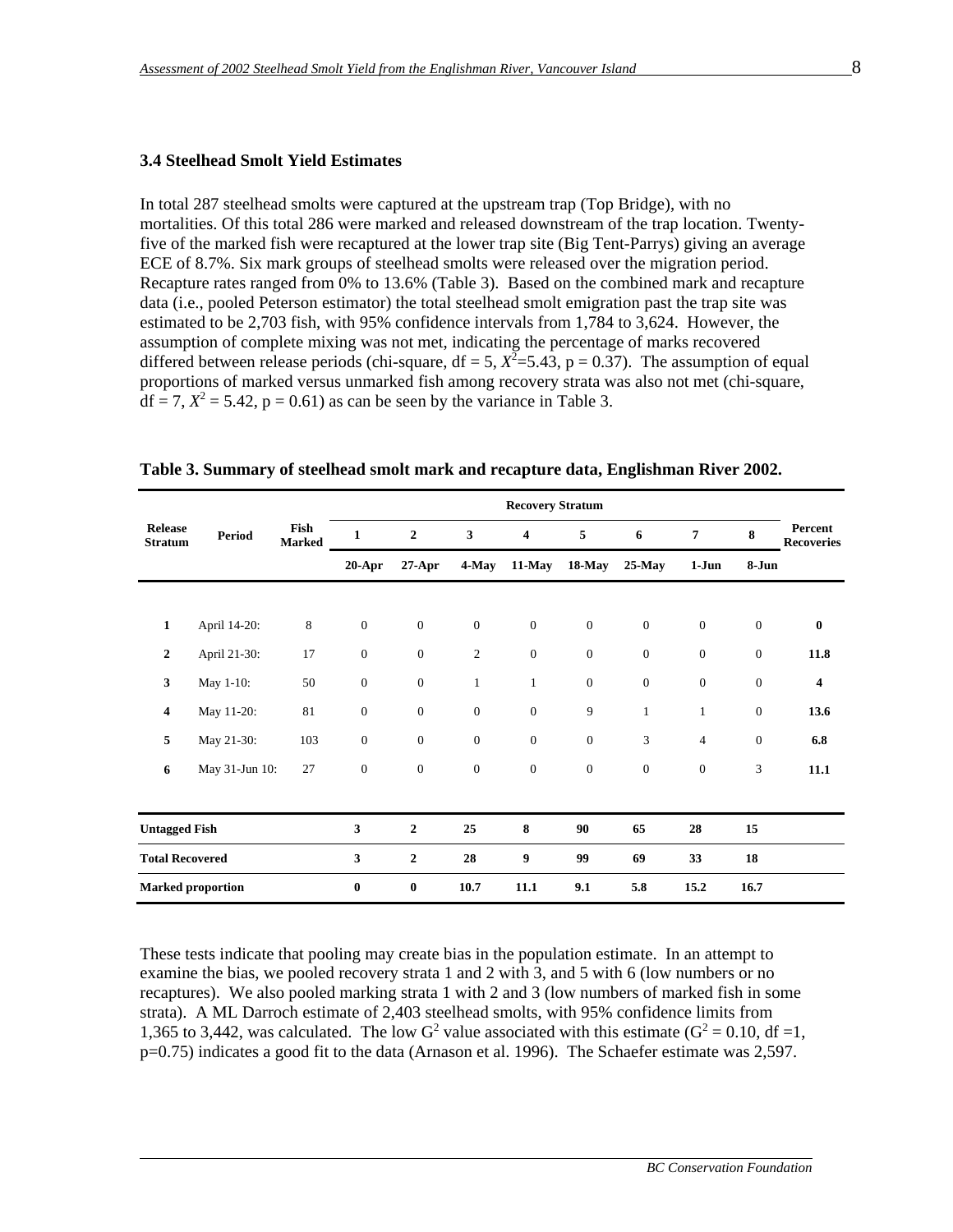Fences were operated from April 3 to June 7 on Centre Creek and the two mainstem sidechannels. Trout captures (CFDC data) are summarized in Table 4.

| Location                | <b>Rainbow/Steelhead</b> |      |       | <b>Cutthroat</b> |       |
|-------------------------|--------------------------|------|-------|------------------|-------|
|                         | smolt                    | parr | smolt | parr             | adult |
| <b>Centre Creek</b>     | 153                      | 74   | 96    | 54               |       |
| <b>TimberWest S/C</b>   | 17                       | 21   |       |                  |       |
| <b>Weyerhaeuser S/C</b> | h                        | 15   |       |                  |       |

**Table 4. Summary of trout captures in Centre Creek and in the TimberWest and Weyerhaeuser side-channels, April 3 to June 7, 2002 (CFDC data).**

### **4.0 Discussion/Recommendations**

The results include three smolt population estimates that are similar. The ML Darroch estimate supports the pooled Peterson value, and with the Schaefer estimate, suggests a population of about 2,550 steelhead smolts in 2002. Existing models would suggest that 2002 smolt production was 32 to 55% of the river's estimated capacity (Table 5).

**Table 5. Englishman River steelhead smolt production in 2002 compared to existing habitat capacity models.**

| Model                             | <b>Estimated wild</b><br>smolt capacity | 2002 estimate as<br>a % of capacity <sup>1</sup> |  |  |
|-----------------------------------|-----------------------------------------|--------------------------------------------------|--|--|
| Ptolemy (1998)                    | 4.604                                   | 55%                                              |  |  |
| Tredger (1986)                    | $5,738 - 5,925$                         | 43-44%                                           |  |  |
| Lirette, Hooton & Lewynsky (1987) | $6,591 - 6,859$                         | 37-39%                                           |  |  |
| Bocking & Gaboury (2001)          | 8,000                                   | 32%                                              |  |  |

<sup>1</sup> uses median figure of 2,550 smolts for 2002.

This year's smolt population would have been generated from what were believed to be poor adult returns in 1999 and 2000 based on peak snorkel survey counts of 8.5 and 1.8 fish/km, respectively, in those years (MWLAP Files, Nanaimo). Assuming 4% marine survival and historical Englishman River age-at-spawning data (Hooton et al. 1987), this smolt group should contribute approximately 46, 50 and 6 steelhead adults to escapements to the Englishman River in 2004, 2005, and 2006, respectively. **To better appreciate steelhead smolt production and to track abundance trends, this smolt program should be repeated annually for at least one generation (four more years), or until adult escapement consistently reaches target levels.**

Flows in the Englishman River during the spring of 2002 appeared to be ideal for smolt migration. No extreme events occurred, with flows ranging from 160% to 37% of mean annual discharge. However, estimated catch efficiency varied considerably, with recoveries of between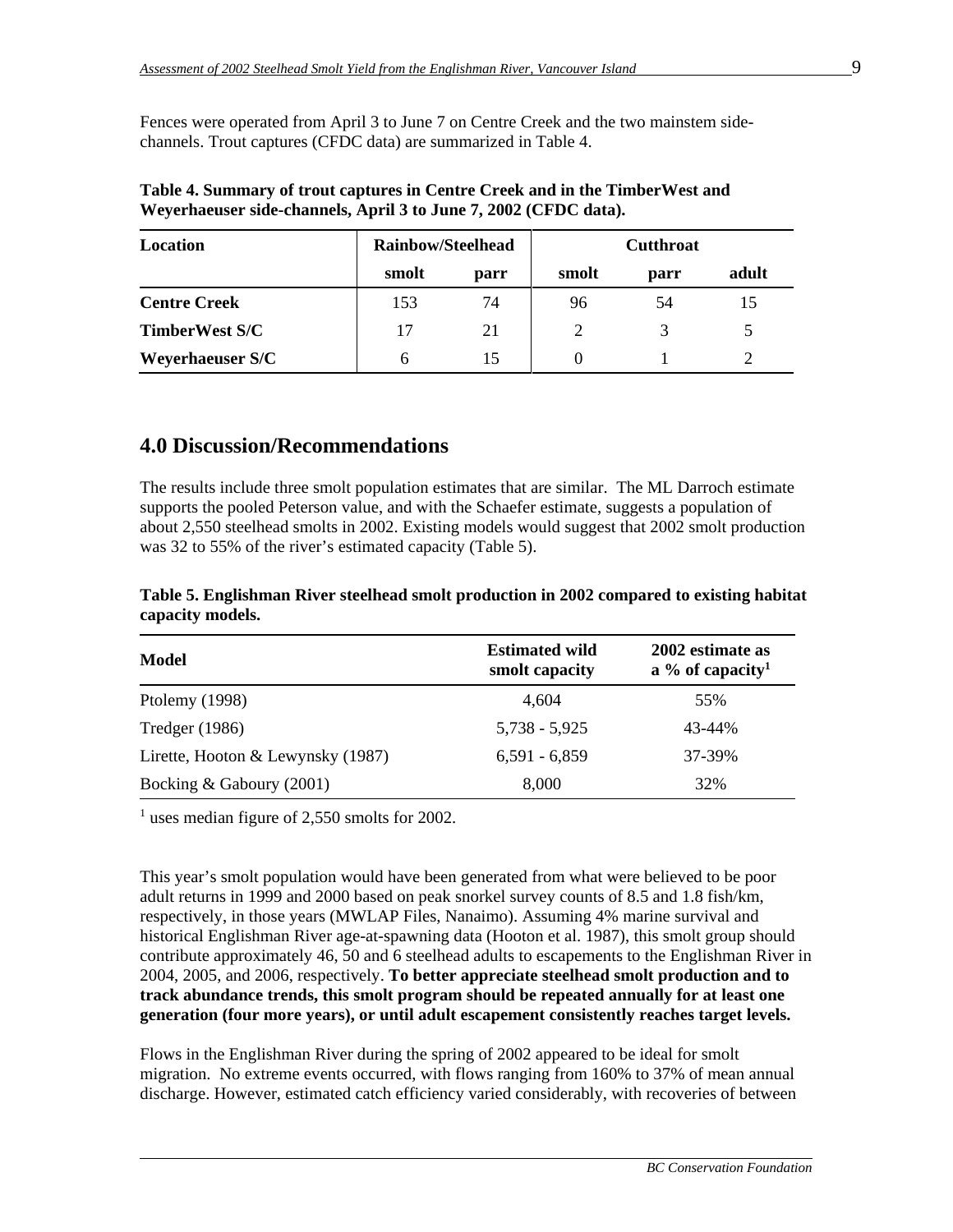0% and 13.4% at the downstream trap. Both traps experienced heavy debris accumulations that caused increased trap-related stress and/or mortalities and may have decreased efficiency. The lower trap slipped out of preferred fishing position on May 27 and was discovered not turning due to debris loading on May 28. The latter event, occurring just past the peak migration period, would certainly affect our population estimate. **A budget component specific to** *trap maintenance during high water and/or heavy wind periods (i.e. midnight shift)* **is recommended for future downstream smolt trapping projects on the Englishman.**

T2 catch efficiency also changed as of May 12, when the RST was moved 300 m further upstream to a confined channel immediately above Parrys RV Park. This site was likely more efficient, but was thought to be logistically more dangerous for the crew. Moving the downstream trap mid-project may have created additional error in the population estimate. **Subject to safety considerations, the Parrys RV Park location should be the preferred downstream trapping site for future enumerations.** 

Most of the required assumptions for the mark-recapture were met. The lower trap was located 1.8 km upstream of the mouth, and the area's low gradient and degree of tidal influence would suggest that very few steelhead smolts are generated in the reach below the trap. Spatially speaking, virtually all steelhead smolts would have to pass T2.

In temporal terms, the early component was likely well-sampled, as seen by the capture results. However, using the last capture efficiency (11.1%) derived for the period May 31 through June 10 (Table 3), an estimated 18 smolts were outmigrating daily over the last five days of trapping (June 4-8). This suggests that the late component of the smolt population may have been underrepresented in the population estimate. **Consideration could be given to extending the trapping period to better enumerate late migrants.** This would entail a small amount of additional labour (2 technicians, 3 hours each/day) and require flexibility in the RST rental agreement. Estimated cost/day is \$250, including on BCCF and CFDC technician wages (incl. Mercs), vehicle/RST rental, and administration.

Though trapping-related mortality was not fully assessed, there would likely have been minimal impact in that regard. Care was taken to minimize handling and maximize recovery time prior to release, and release locations offered LWD and/or broken water cover for fish.

As expected, steelhead smolt production from side-channels was relatively low (mean of 0.45% of total estimated production). Centre Creek steelhead were 6% of the total smolt production, a significant proportion considering the size of this stream. The degree to which parr rear in mainstem areas and over-winter in Centre Creek is likely significant but has not been documented.